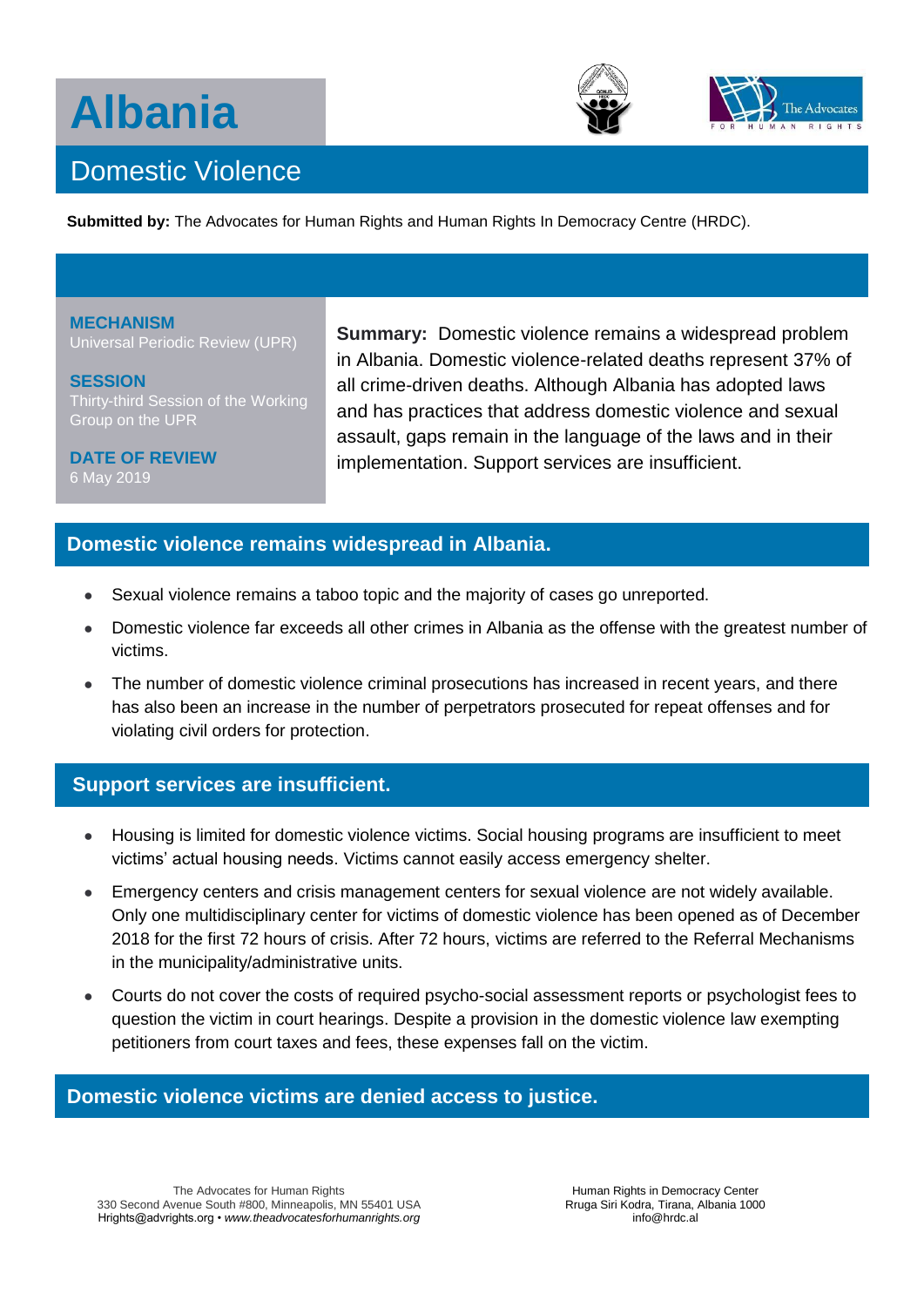- Health centers deny victims access to medical reports, despite a provision in the domestic violence law requiring that they issue them. This limits their right to a fair hearing and their right to autonomy in healthcare.
- Despite Law 47/2018 prohibiting the harmful practice of mediation, judges at times continue to mediate. Courts continue to use harmful practices like mediation and conciliation in protection order proceedings.
- Police do not generally request protection orders on their own initiative, despite laws granting them this authority.

#### **Victims of violence are not able to access remedies for compensation.**

- Victims lack access to legal aid attorneys who could provide information on claims for compensation or damages. Although criminal and civil laws provide victims with remedies to claim damages against their perpetrators, there is no evidence that any victims of violence against women have benefitted from these laws.
- Albania has not established a compensation scheme for victims who have sustained serious bodily injury or impairment of health, to the extent that the damage is not covered by other sources, as is required under Article 30(2) of the Istanbul Convention.

#### **Recommendations**

- Remove restrictions on victim access to shelters and dedicate efforts and funding to increase the number of shelter spaces that are available for victims of domestic violence and their children.
- Ensure that police are adequately trained and have skills to respond, investigate and properly manage cases of violence against women, and to petition for orders for protection.
- Train judges on practices to ensure that they do not dismiss petitions for protection measures solely because the petitioner did not submit written evidence or require evidence of ownership of property used in common.
- Ensure that required rape-crisis or sexual violence referral centers are established in adequate numbers and adequately funded to meet the needs of victims of sexual violence.
- Monitor implementation of amendments to the civil law "On Measures against Violence in Family Relations" (LDV), including the prohibition of the use of mediation and conciliation in cases that involve domestic violence.
- Establish and appropriately fund an effective and accessible system of legal aid for all victims of domestic violence and ensure that victims are informed of their right to access legal aid.
- Train health care professionals in issuing medical certificates to victims of domestic violence and establish policies to ensure the effective implementation of these practices, as required under Article 7 of the LDV.